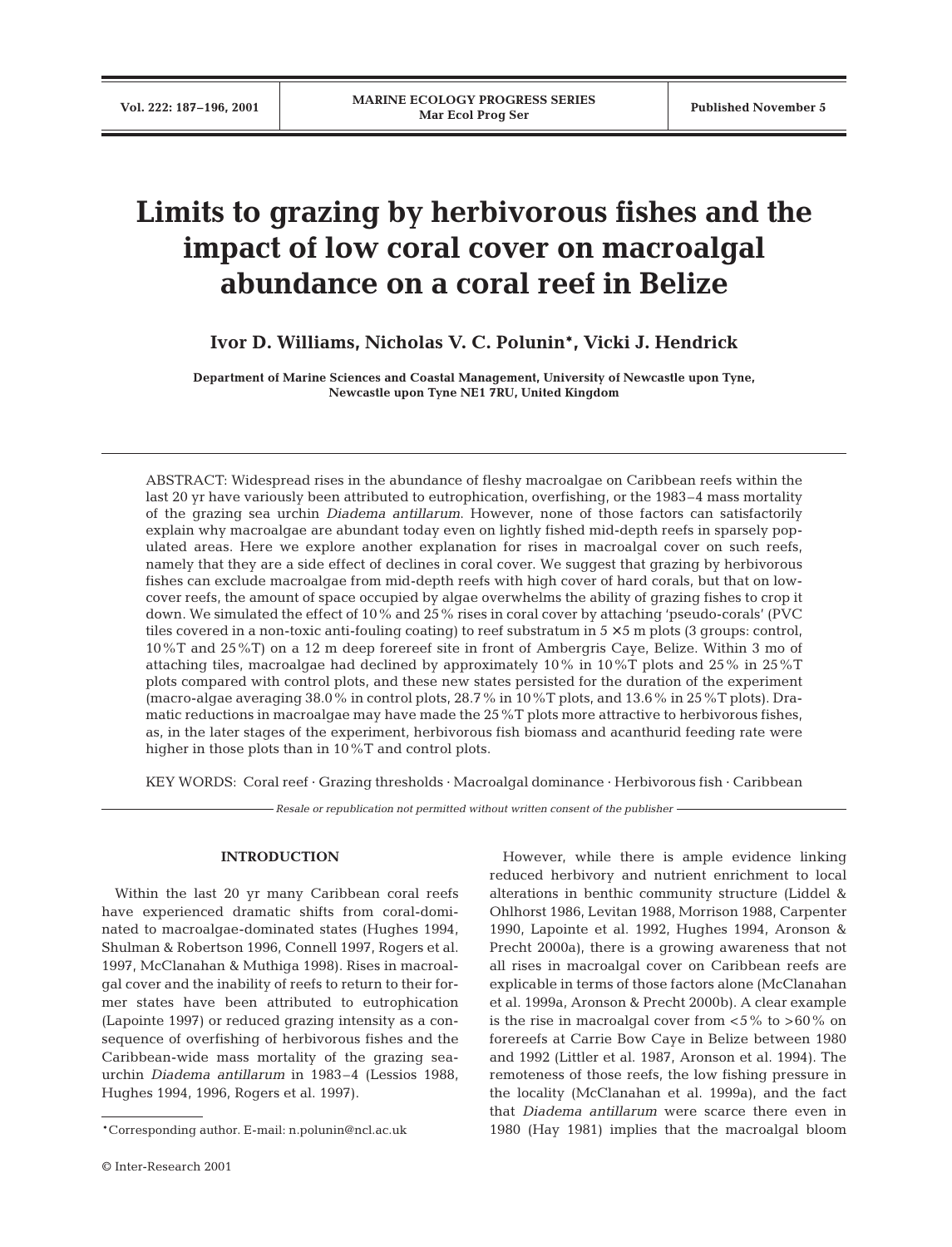

Fig. 1. Conceptual model of 'space-availability' explanation for macroalgal overgrowth of mid-depth reefs in the Caribbean: Column A represents reefs with high coral cover; Column B represents low coral-cover reefs; Column C represents the expected outcome of using 'pseudo-corals' (PVC tiles coated with non-toxic anti-fouling resin) to simulate the effect of a rise in coral cover on a low coral-cover reef

was driven by some factor other than nutrient enrichment, overfishing, or the *D. antillarum* mass mortality.

In a large-scale study of 12 to 15 m deep Caribbean reefs (Williams & Polunin 2001), we suggested a possible alternative explanation, namely that the widespread abundance of macroalgae on surveyed reefs might have been, at least in part, a side-effect of recent declines in cover of hard corals, apparently caused by bleaching events and disease epidemics on an unprecedented scale (Williams & Bunkley-Williams 1990, Shulman & Robertson 1996, Aronson & Precht 1997, McClanahan & Muthiga 1998). The basis for our 'space-availability' model (Fig. 1) was that, although biomass of herbivorous fishes was positively correlated with cover of 'cropped substrata' (i.e., turf, microalgae, or crustose corallines), herbivorous fish populations were never large enough to 'crop down' more than about 50 to 65% of substratum, even though several surveyed reefs were within effectively managed marine reserves far from any obvious source of nutrient pollution (Williams & Polunin 2001). We speculated that some combination of recruitment (Doherty & Williams 1988), territoriality (van Rooij et al. 1996), availability of hiding places (Risk 1973, Roberts & Ormond 1987), and predation (Hixon 1991) may generally limit herbivorous fish populations on mid-depth reefs to levels too low to prevent macroalgae from developing when very large amounts of substratum are colonised by algae. According to our model, on reefs with substantial cover of hard corals and other

sessile invertebrates (approaching 40% or more), grazing by resident fishes, concentrated within a manageably small proportion of substratum, is sufficient to maintain benthic algal communities in cropped states and thus macroalgae are virtually excluded from such reefs (Column A in Fig. 1). However, hard coral cover is now frequently 20% or less on mid-depth Caribbean reefs (Aronson et al. 1994, Williams & Polunin 2001), and therefore, in many locations, the amount of substratum occupied by algae apparently exceeds the amount that can be kept in check by grazing fishes alone, with the result that substantial stands of macroalgae have developed and persisted (Column B in Fig. 1).

The corollary of the space-availability model is that, at sites where there is now substantial macroalgal cover, resident fish populations would be able to exclude macroalgae were coral cover to increase. To test that model, we simulated the effect of rises in coral cover by attaching pseudo-corals (PVC tiles covered in a non-toxic anti-fouling coating) to reef substratum within experimental plots. Tiles attached to the substratum covered both cropped substrata and macroalgae, and so the immediate effect of tiling would be to reduce coverage of both those algal groups in tiled plots compared with control plots. According to our model, coverage of cropped substrata is a function of local herbivorous fish biomass, and coverage of macroalgae is effectively the amount by which the proportion of substratum occupied by algae exceeds the local cropping threshold (Fig. 1). Therefore, our expectations were that (1) cover of cropped substrata within tiled plots would return to levels similar to that found in control plots, but that (2) macroalgal cover in tiled plots would decline relative to control plots by amounts approximately equivalent to the amount of space occupied by the pseudo-corals (Column C in Fig. 1). Alternative explanations for any alterations in algal community structure might be that placing tiles within plots either attracted or repelled herbivorous fishes, or altered their feeding behaviour; we therefore also monitored biomass and grazing of herbivorous fishes to establish whether there were any such differences between control and treatment plots.

#### **METHODS**

**Study location.** This study was conducted at a 12 m deep forereef site in front of Ambergris Caye, Belize (17° 54.9' N, 87° 56.8' W). The site appeared typical of the forereef at this depth for a distance of at least 10 km north and south of the selected study area, consisting of gently sloping low-relief spur and groove formations with hard coral cover of around 10% or less, and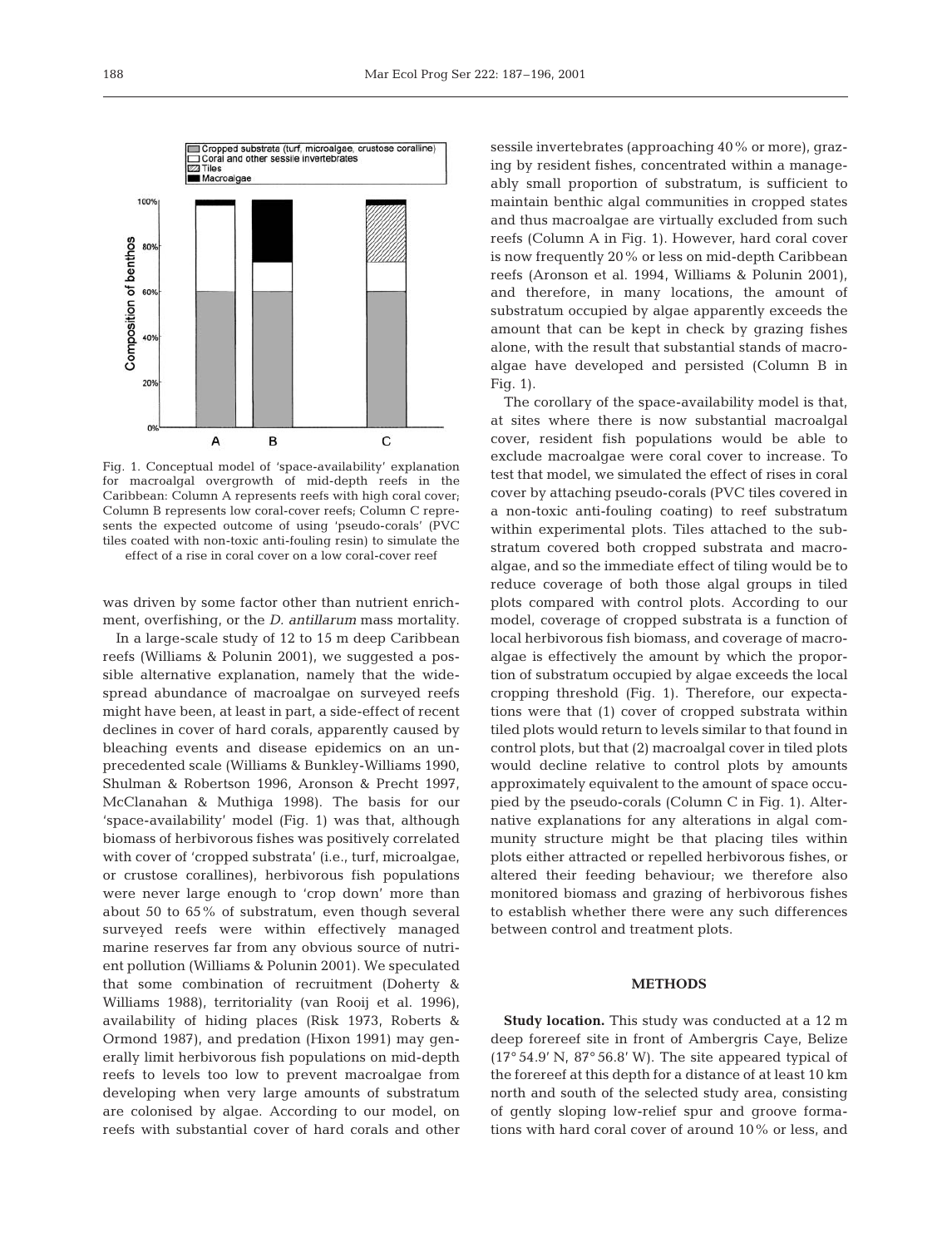with abundant macroalgae, particularly *Dictyota*, *Stypopodium* and *Lobophora species* (Williams & Polunin, unpubl. data). Fishing pressure in the vicinity of the site appeared to be extremely light, as at no time during the course of an 8 mo study did we observe any fishing activity or traps on the forereef within more than 1 km of the site. *Diadema* appeared to be effectively absent from mid-depth reefs around the study area, as we saw no *Diadema* at all in the course of nearly 300 dives there. The study site was within 1 of the larger areas which we had surveyed in 1997–8, and was selected as being representative of the several lightly fished reefs on which, we speculated, high macroalgal cover might be a side-effect of low coral cover (Williams & Polunin 2001). Approximately 7 to 9 mo before the initiation of this experiment (between August and October 1998), the Belize Barrier Reef experienced 2 substantial disturbances: a major warming event (Aronson et al. 2000) and the near-miss of Hurricane Mitch. The immediate effects were dramatic in both cases: widespread coral bleaching and the near total removal of the visible portions of macroalgae from reef substratum (I. D. Williams pers. obs.). However, by the time we returned to the site in April 1999 to initiate this experiment, the 12 m deep forereef appeared to have returned to a state very similar to its pre-disturbance condition: coral cover was marginally lower in April 1999 than in April 1998 (8% compared with 10%), but macroalgal cover was almost identical (23% in April 1998, 22% in April 1999) (Williams & Polunin unpubl. data).

**Experimental design.** Pseudo-corals (henceforth 'tiles') were made from 1 cm thick PVC sheets cut into  $15 \times 15$  cm squares and coated with Ceram-Kote CuBR (Freecom Inc., Big Spring, TX), a US Environmental Protection Agency-approved non-toxic and nonsloughing anti-fouling resin coating that is embedded with copper flakes. Marine growth does not attach to copper and therefore algae were prevented from colonising substratum covered by these tiles.

In late April 1999, nine  $5 \times 5$  m experimental plots were established haphazardly along the 12 m depth contour on flat portions of solid substrate separated from each other by at least 25 m. The corners of each plot were marked with stainless steel nails that were made more visible by attachment of small strips of pink nylon tape. The 9 plots were then randomly allocated into 3 treatment groups of 3: control (no treatment), 10%T (10% of plot substratum =  $2.5$  m<sup>2</sup>, to be covered in tiles), and  $25\,\mathrm{\%T}$  (25  $\%$  of plot substratum = 6.25  $\mathrm{m}^2$ , to be covered in tiles). Before the tiles were placed in the plots, benthos, herbivorous fish, and substrate rugosity were surveyed in each plot. Between 10 and 31 May 1999 approximately 1600 tiles in all were attached to the reef in the 6 treatment plots  $(3 \times 10\%T)$ ,

 $3 \times 25\%$ T). Tiles were attached directly onto the reef surface using stainless steel nails and were placed on areas of substrate previously occupied by algae (i.e., cropped substrata or macroalgae). Sediment was wiped off tiles at approximately monthly intervals to prevent it from building up sufficiently for algal colonisation. Tiles were initially copper coloured but within days of submersion, they changed to a light green.

**Survey methodology.** Benthos within plots was video surveyed 7 times: first as part of the preliminary surveys; then immediately after the tiles were fixed in experimental plots; and subsequently at 1 mo intervals for the duration of the experiment (5 mo ending in late October 1999). To reduce the impact of edge effects, only the central  $3 \times 3$  m portion of each plot was surveyed. Preceding the preliminary surveys, each of these  $3 \times 3$  m areas was divided into 12 permanent belt transects (each  $3 \times 0.25$  m) using 2.5 cm stainless steel nails to fix the corners of each transect (i.e., 13 nails each 25 cm apart fixed along 2 opposite sides of the survey area). For each video survey, nylon line looped round the marking nails was used to temporarily demarcate these fixed transects. A diver swam slowly along the transects holding the camera perpendicular to the reef and using the lines bounding each transect as a visual reference to maintain the desired belt width and direction. In each survey, the entire  $3 \times 3$  m area was video surveyed by this method. Percentage cover of benthic organisms was recorded by replaying the video tape on a television with a clear plastic sheet containing 3 randomly located 1.5 cm circles placed over the screen. Analysis began with the first frame of each transect, after which the tape was advanced to the next non-overlapping position, at which point the tape was paused and that frame analysed, and so on. Data from the 12 transects were then pooled into a total for the plot. Around 20 frames were analysed per 3 m belt and, therefore, approximately 720 points were sampled per survey per plot (12 transects  $\times$  20 frames  $\times$ 3 points). A high quality digital video camera was used and hence very good resolution of single frames was obtained. Benthic organisms were recorded in the following functional categories: 'bare' substratum (i.e., no algae or other organism discernible from photograph but presumably colonised by microalgae), sand, hard coral (scleractinians), sponge, gorgonian, other invertebrates, crustose-coralline algae, turf (mixed species assemblages of diminutive algae), fleshy macroalgae (upright and anatomically complex algae with frond extension >1 cm), blue-green algae, and tile. Macroalgae were identified to genus.

Herbivorous fish (scarids, acanthurids, and pomacentrids) were censused at 4 time periods: before the tiles were attached, then 1, 3, and 5 mo after the tiles were placed. From 9 to 11 survey dives were conducted in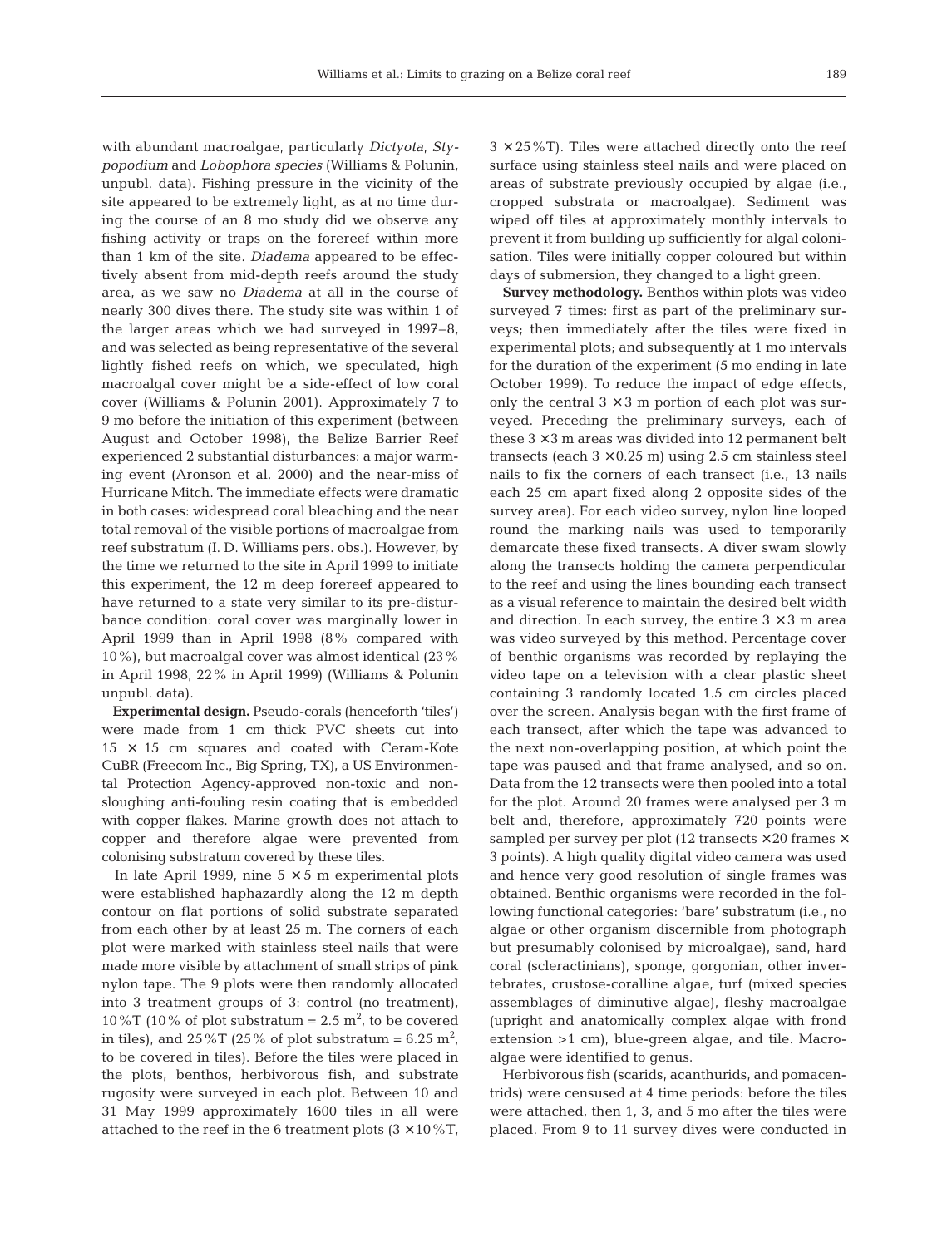each period, all of the plots being censused once during each survey dive. First, all scarids and acanthurids observed in or passing through a plot during a 3 min period were recorded by an observer remaining as immobile as possible approximately 3 m above the substrate at 1 corner of the plot. Species, length (estimated to nearest centimetre), and whether the fish took a bite within the plot were recorded for each fish. At the end of the 3 min period, an instantaneous count of pomacentrids was made by swimming slowly through the plot. For each fish censused, biomass was estimated using previously published mass-length relations for Caribbean fishes (Bohnsack & Harper 1988). All survey dives were carried out between 09:30 and 15:30 h (approximately 3 h after sunrise and before sunset, respectively) and by the same observer. Accuracy of length estimates was achieved by initially practising with precut lengths of electrical cable of known length and then maintained by regularly checking estimates of length of benthic objects with a scale on the side of the recording slate. Before the start of this study, accuracy of length estimation was assessed using the methods of Polunin & Roberts (1993). The mean error of estimates (30 lengths ranging from  $5$  to 38 cm) was  $< 0.5$  cm (Williams & Polunin unpubl. data).

As part of the preliminary surveys, substrate rugosity of each plot was estimated by 6 to 14 randomly located transects in each plot, in each of which a 3m long chain was carefully draped over the reef substratum and the straight line distance between the 2 ends measured. Rugosity was calculated by dividing the distance following bottom relief by the straight line distance between the 2 end points.

In the final month of the experiment (Month 5: October 1999), grazing rate (bites  $min^{-1}fish^{-1}$ ) and pressure (bites  $min^{-1} plot^{-1}$ ) of acanthurids and scarids were estimated by means of 9 to 11 replicate 20 min surveys  $plot^{-1}$ . Each of these grazing surveys had 2 components: an instantaneous estimate of abundance of acanthurids and scarids of length 5 cm and above inside the plot, followed by a 20 min period of observation in which bite rates of individual fishes were recorded by direct observation (a total of 180 to  $220 \text{ min plot}^{-1}$ . Fishes were selected haphazardly and then observed for a period up to 1 min fish<sup>-1</sup>. Species, length (estimated to the nearest centimetre), total number of bites, and length of time of observation were recorded for each fish. If the fish being observed moved out of the plot in less than 20 s then the bitecount for that fish was abandoned and the data were not used in the final analysis. Grazing pressure for each species was calculated separately for each plot by multiplying estimated mean abundance (number  $plot^{-1}$ ) by mean bite rate (bites min<sup>-1</sup>) giving a figure for each species in terms of bites  $min^{-1} plot^{-1}$ .

**Statistical analysis.** To look for broad differences in benthic algal communities among the 3 treatments, algae were pooled into 2 functional categories: (1) macroalgae; and (2) the sum of the turf, bare, and crustose-coralline categories (hereafter 'cropped substrata'). Biomass of herbivorous fishes was pooled into 2 categories: (1) scarids; and (2) acanthurids. In preliminary testing of our methods we noted that although the majority of scarids and acanthurids in surveys appeared to be actively engaged in feeding, there were 2 groups of fishes that evidently covered much larger areas and fed considerably less frequently: terminal phase parrotfishes engaged in territorial defence; and small purposefully swimming groups apparently migrating up or down the reef. As our survey method involved counting all fishes in or passing through a plot during a 3 min period, we were concerned that these highly mobile fishes would be overrepresented. Therefore, to strengthen the association between the derived estimates of herbivore biomass and their likely grazing impact within plots, we excluded fishes that had not been observed to feed within the plot during the 3 min survey period. Pomacentrids made up less than 5% by biomass of all herbivorous fishes censused, and we therefore considered that their greatest impact on plot benthos would probably be in territorial defence. For this family, therefore, we pooled abundance data rather than biomass data.

There were sufficient grazing data for only 3 species (*Acanthurus bahianus, Scarus isertii, Sparisoma aurofrenatum*) for us to make meaningful comparison of bite rate or local abundance of individual species among experimental groups. To enable higher level comparisons, however, data on grazing pressure (bites  $min^{-1} plot^{-1}$  were also pooled into totals by family and for both families combined.

Differences among the 3 experimental groups (control, 10%T, 25%T) in benthic cover in each survey period, coral cover and rugosity before tiles were placed, and grazing rate in Month 5 were compared using 1-way ANOVAs (3 experimental groups, 3 replicate plots group<sup>-1</sup>). We used nested ANOVAs (as there were multiple replicate fish counts for each plot in each survey) to test for differences among groups in herbivorous fish biomass or abundance at each survey period (3 experimental groups, 3 plots  $group^{-1}$ , 9 to 11 replicate counts  $plot^{-1}$  survey  $period^{-1}$ ). Where ANOVA indicated significant differences among groups for any variable, Tukey's test was used to identify significant pairwise differences between groups. Differences among groups in cover of benthic algae over the last 3 mo of the experiment (i.e., Months 3 to 5, August to October 1999) were tested using repeated measures ANOVAs (3 experimental groups, each consisting of 3 replicate plots sampled at 3 survey periods). Before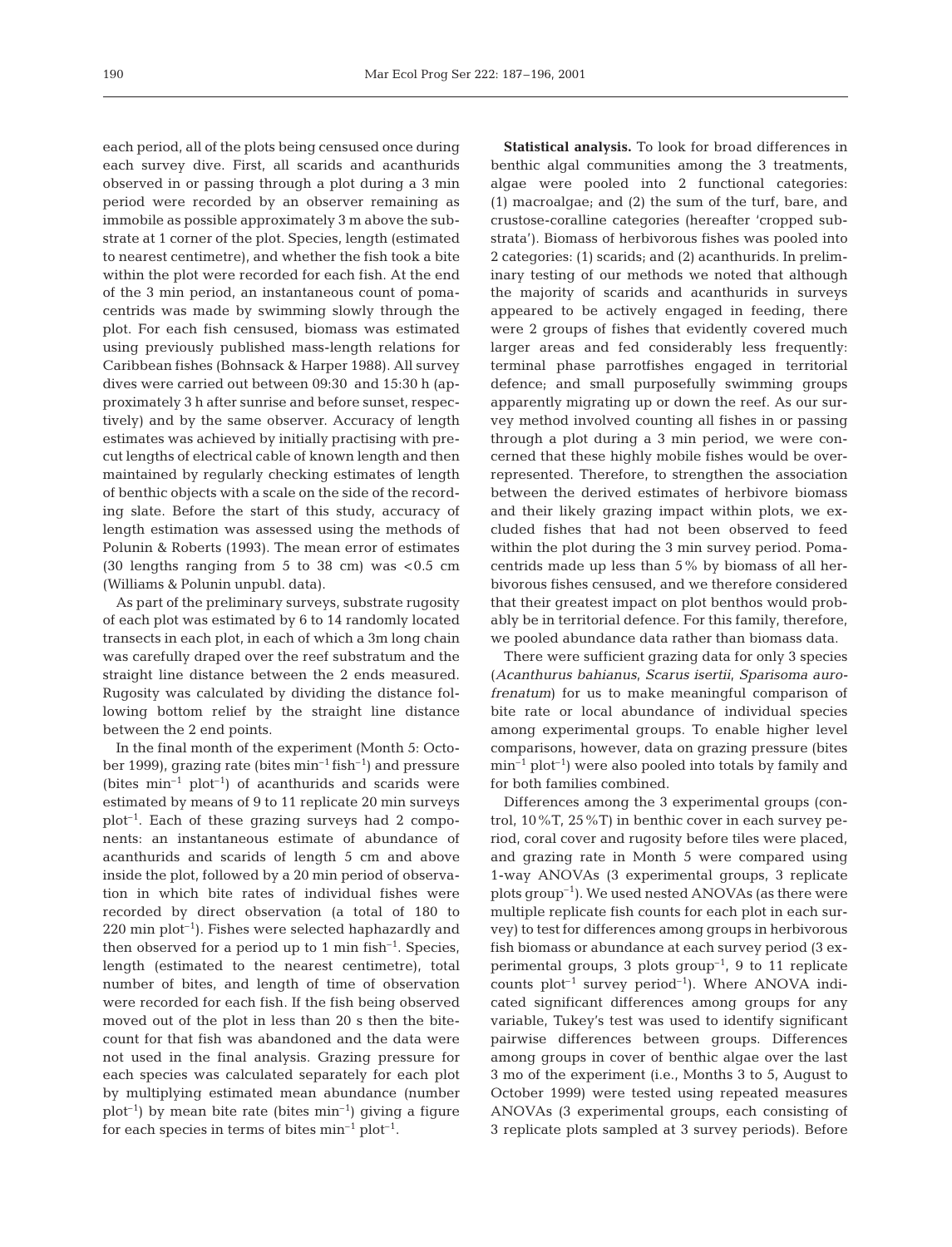ANOVA all data sets were tested for homogeneity of variance using Levene's test and normality using the Ryan-Joiner test. Where necessary (in 1 case only, pomacentrid abundance in Month 5) a square root transformation was applied to correct heterogeneity.

# **RESULTS**

# **Benthos**

Before the tiles were attached, there were no significant differences among experimental groups in rugosity, coral cover, macroalgal cover, or cover of cropped substrata (Table 1). All plots had low cover of hard corals (group means between 7.0 and 8.1%), conspicuous macroalgae (group means between 21.5 and 27.0%, consisting predominantly of *Dictyota, Stypopodium*, and *Lobophora* species), and substantial cover of cropped substrata (63.3 to 68.1%).

The effect of placing tiles in treatment plots was that substratum previously occupied by algae was covered over with tiles and, therefore, immediately after the tiles were placed, mean cover of both macroalgae and cropped substrata was lower in tiled than in control plots (Fig. 2). Within 3 mo of placing the tiles, the difference in mean cover of cropped substratum between the control and tiled plots had declined to close to zero, and it remained negligible for the remaining 2 mo of the experiment (Fig. 2D). In contrast, differences between tiled and control plots in mean cover of macroalgae tended to increase until apparently reaching new equilibria after about 3 mo (Fig. 2B).

Over the final 3 mo of the experiment mean cover of cropped substrata was similar in the 3 experimental groups, namely (mean  $\pm$  SD) 51.7  $\pm$  5.7% in control plots,  $50.8 \pm 4.8\%$  in  $10\%$ T plots, and  $51.8 \pm 4.7\%$  in

Table 1. Mean ±SD benthic cover rugosity, fish density, and biomass of the 3 plots in each experimental group (control: no treatment; 10%T: 10% of plot substratum to be covered in tiles; 25%T: 25% of plot substratum to be covered in tiles) before attachment of tiles (data were pooled into averages per plot before calculation of mean and SD and therefore  $n = 3$  in each case). p indicates results of 1-way ANOVA. \*Significant difference at p < 0.05

| Experimental group                                | Control                            | $10\%$ T         | $25\%T$          | р        |  |  |
|---------------------------------------------------|------------------------------------|------------------|------------------|----------|--|--|
| <b>Benthos</b>                                    |                                    |                  |                  |          |  |  |
| Macroalgae $(\%)$                                 | $21.5 \pm 6.4$                     | $27.3 + 4.6$     | $27.0 + 6.9$     | 0.291    |  |  |
| Cropped substrata (%)                             | $68.1 + 5.7$                       | $63.8 + 4.6$     | $63.3 \pm 2.8$   | 0.415    |  |  |
| Coral cover $(\% )$                               | $8.1 + 2.3$                        | $7.2 + 1.1$      | $7.0 \pm 1.5$    | 0.714    |  |  |
| Rugosity                                          | $1.2 \pm 0.1$                      | $1.2 + < 0.1$    | $1.2 + < 0.1$    | 0.585    |  |  |
| Herbivorous fish (mean per $25 \text{ m}^2$ plot) |                                    |                  |                  |          |  |  |
| Scarids (q $25 \text{ m}^{-2}$ )                  | $279.7 \pm 164.4$ 220.2 $\pm 83.9$ |                  | $311.2 + 142.4$  | 0.575    |  |  |
| Acanthurids (q $25 \text{ m}^{-2}$ )              | $159.4 \pm 34.8$                   | $125.2 \pm 20.4$ | $109.3 \pm 59.6$ | 0.166    |  |  |
| Pomacentrids (ind. $25 \text{ m}^{-2}$ )          | $2.9 + 2.9$                        | $2.4 + 0.2$      | $3.2 + 1.4$      | $0.034*$ |  |  |

25%T plots. Mean macroalgal cover over the same time period differed substantially among groups (repeated measures ANOVA,  $p < 0.001$ ), being highest in control plots (mean  $38.0 \pm 6.1\%$ ), approximately 10% lower in 10%T plots (28.7  $\pm$  4.3%), and almost 25% lower in 25%T plots (13.6 ± 3.6%) (Fig. 3).

### **Herbivorous fish**

Before attachment of the tiles, there were no significant differences among the 3 treatment groups in terms of biomass of scarids or acanthurids (Table 1, Fig. 4). Pomacentrid abundance did, however, differ slightly between plots intended for 25% tile cover and plots intended for  $10\%$  tile cover (Tukey's  $p < 0.05$ , Table 1, Fig. 5). The absolute level of difference was, however, small (mean densities of 3.2 and 2.4 per  $25 \text{ m}^2$ ) plot, respectively) and neither group differed from the control group.

Scarid biomass was the largest portion of total herbivore biomass for all treatment groups at all time periods. Among the 3 treatments (control, 10%T, 25%T) and 4 survey periods (before and 1, 3, and 5 mo after tiling), biomass of scarids was  $65.4 \pm 5.4$  % of total herbivore biomass, acanthurids constituted  $30.1 \pm 5.2\%$ , and pomacentrids  $4.5 \pm 2.6\%$ .

There appeared to be little short-term effect of the experimental manipulation on the larger herbivores, as 1 mo after tiles were placed, there were no significant differences among treatments in scarid biomass or acanthurid biomass (Fig. 4). However, there were significant differences among treatments in the later stages of the experiment: in Month 3, mean scarid biomass was higher in 25%T plots than in control plots (Tukey's  $p < 0.05$ , Fig. 4) and in Month 5 acanthurid biomass was higher in 25%T plots than in con-

trol plots (Tukey's  $p < 0.005$ , Fig. 4).

More than 95% of all pomacentrids censused were of 1 species, *Stegastes partitus*, and no other species of pomacentrid was recorded in any plot at any time period at a density  $> 0.03$  m<sup>-2</sup>  $(<1$  plot<sup>-1</sup>). Placing tiles had a clear and immediate effect on the abundance of these small pomacentrids (Fig. 5). From Month 1 onwards there were significant differences among treatments (1-way ANOVA,  $p < 0.005$ ) and mean abundance per  $25 \text{ m}^2$  plot increased in 10%T plots over the course of the experiment from 2.4 to 15.6, and in 25%T plots from 3.2 to 23.0, compared with a small increase in control plots  $(2.9 \text{ to } 5.8 \text{ plot}^{-1})$  (Fig. 5).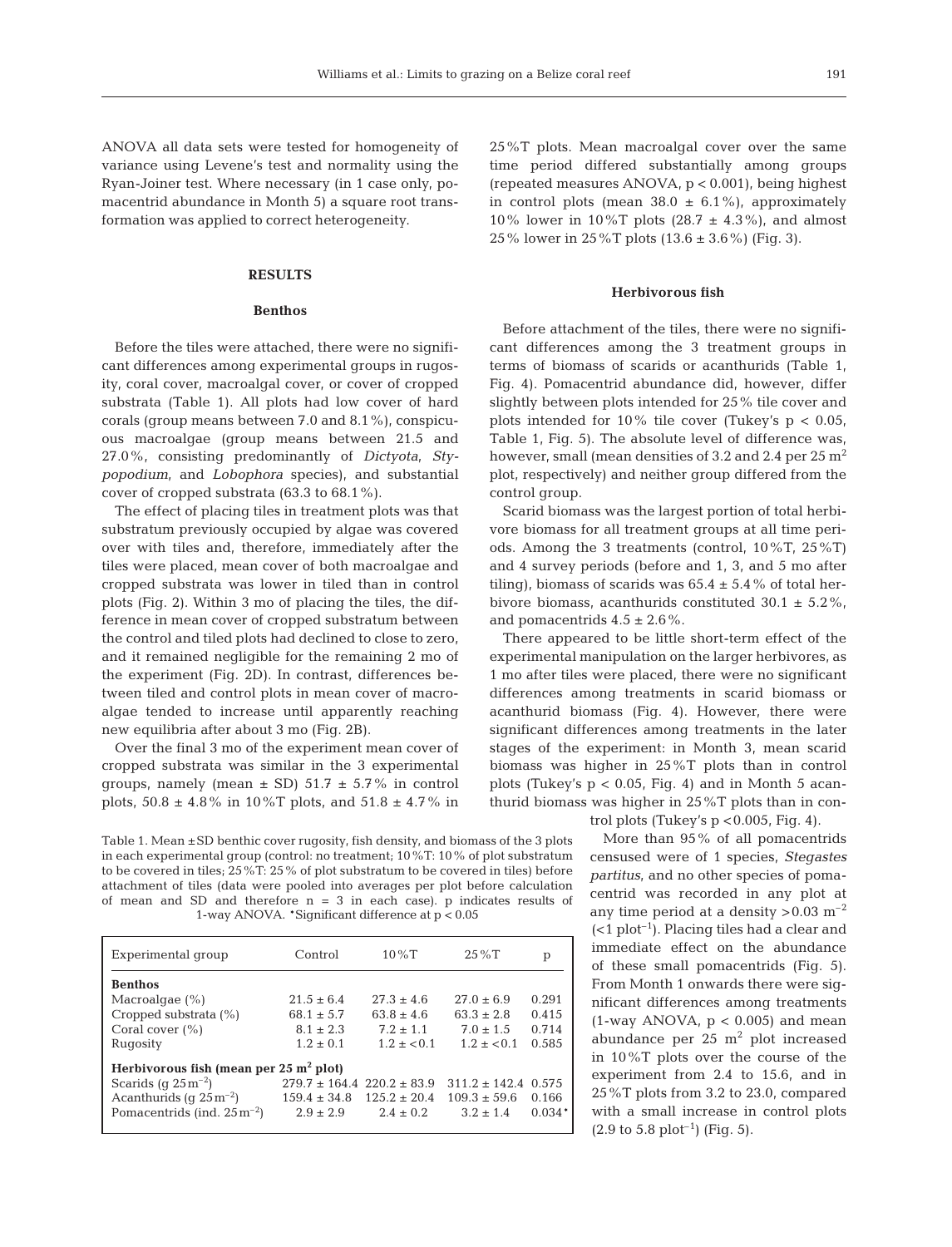

Fig. 2. Mean percentage cover of (A) macroalgae and (C) 'cropped substrata' in treatments at each survey period. Broken vertical line indicates the period in which experimental manipulation (i.e., fixing of tiles) occurred. 'Pre' indicates surveys before tiles were fixed, 'start' immediately after placing tiles, and '1 mo' to '5 mo' monthly surveys 1 to 5 mo after placing of tiles. Error bars indicate  $\pm$  1 SD (n = 3 in each case).  $\tau$   $> 0.05$ ; \*\*p < 0.01; \*\*\*p < 0.005 significant differences among groups at any survey period. Letters attached to bars indicate groups that did not differ significantly at each time period (Tukey's pairwise comparisons). The differences between control and tiled groups within survey periods (mean of control group – mean of tiled group) are shown in (B) for cover of macroalgae and (D) for cover of cropped substrata

#### **Grazing**

There was no evidence that scarid grazing rates (bites  $min^{-1}$  fish<sup>-1</sup>) or grazing pressure (bites  $min^{-1}$  $plot^{-1}$ ) varied among treatments at the time that we surveyed them (Month 5, Table 2). That was true not only for pooled family data, but also for the 2 species, *Sparisoma aurofrenatum* and *Scarus isertii*, for which there were sufficient data for meaningful species-level comparison. In contrast, acanthurid grazing pressure was significantly higher in 25%T plots than in 10%T and control plots (Tukey's  $p < 0.05$ , Table 2). Bites by *Acanthurus bahianus* made up the great majority of acanthurid grazing (e.g., 70.5 out of a total of 77.4 bites  $\min^{-1}$  in 25%T plots), and the higher grazing pressure of this species in 25%T plots than in 10%T and control plots (Tukey's  $p < 0.05$ , Table 2) seems to have been driven by a combination of greater mean density and higher feeding rates (Table 2).

# **DISCUSSION**

The effects of placing tiles to simulate rises in coral cover matched the predictions of our model almost exactly (compare Fig. 3 with Fig 1). Within 2 to 3 mo of tile attachment, there were no differences in cover of

cropped substrata between control and tiled plots (Fig. 2C,D), but, over the same time period, macroalgal cover in 10%T and 25%T plots had declined relative to control plots by amounts approximately equivalent to the 10% and 25%, respectively, of substratum occupied by tiles in those groups (Fig. 2A,B). Those new states then persisted for the remainder of the experiment. These results strongly support the idea of a local grazing threshold for herbivorous fishes, and, by extension, that herbivorous fishes may be able to exclude macroalgae from high coral-cover reefs but not from low coral-cover reefs, at least at the specific depth and location of this study.

An alternative explanation for declines in macroalgal cover in tiled plots is that fixing tiles in manipulated plots somehow made those areas more attractive to grazing fishes resident in

the vicinity of the tiled plots and therefore artificially increased grazing pressure within those plots compared with control plots. We cannot completely rule out the possibility that our results were to some extent confounded in that way, particularly as biomass of her-



Fig. 3. Mean proportion of substratum occupied by macroalgae, 'cropped substrata', sessile invertebrates, and tiles in experimental groups during the last 3 mo of the experiment (August to October 1999)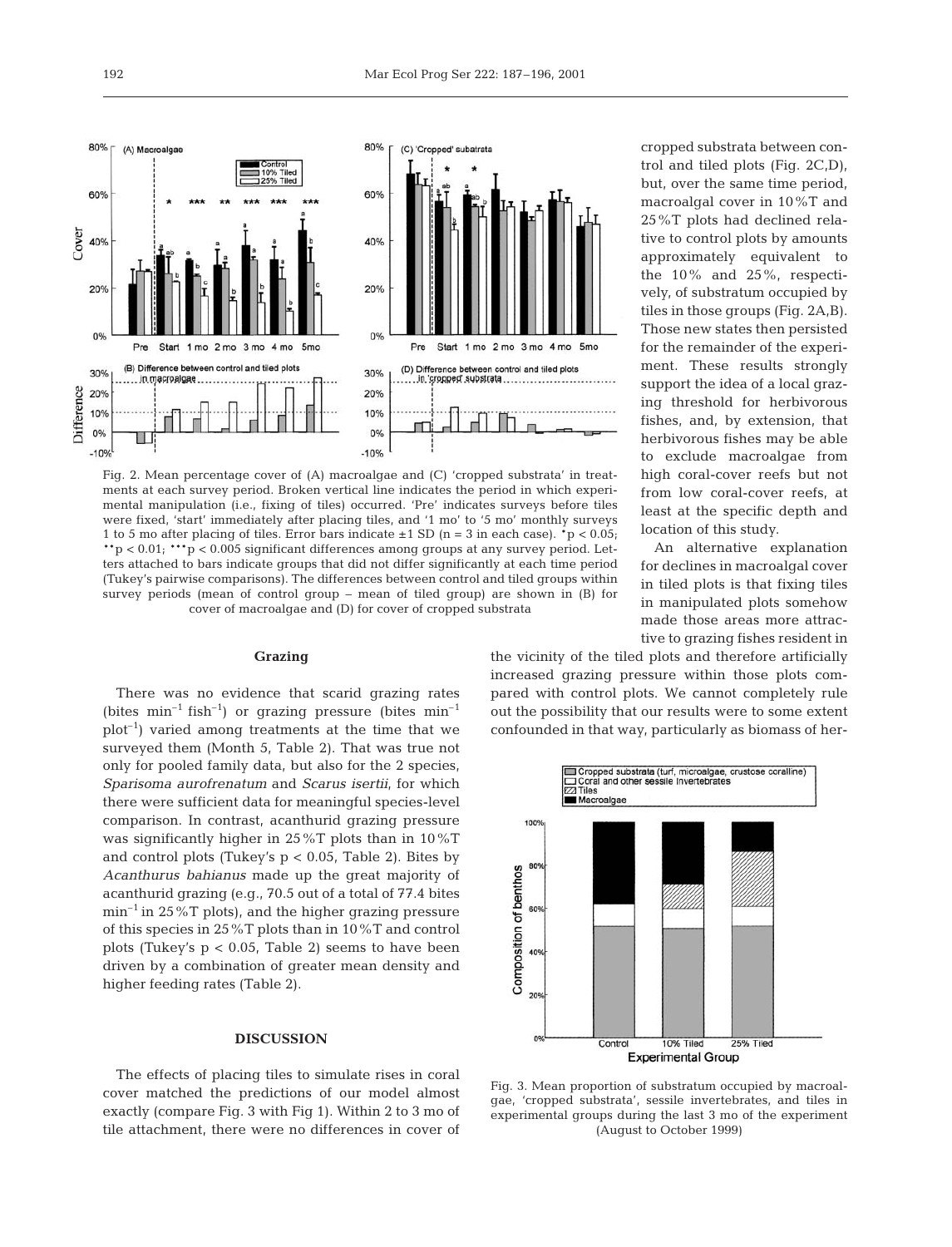Table 2. Mean  $\pm$  SD abundance, bite rate and grazing pressure of fishes  $>$  5 cm in experimental groups in October 1999 (Month 5).  $n = 3$  in each cases as data were pooled into means per plot before analysis. p indicates results of 1-way ANOVAs. When ANOVA indicated significant difference among groups, Tukey's test was used to determine significant pairwise differences (at  $p < 0.05$ ).  $*$ : significance at  $p < 0.05$ . C: control group

| Experimental group                                         | Control         | $10\%$ T        | $25\%T$                           | p           |
|------------------------------------------------------------|-----------------|-----------------|-----------------------------------|-------------|
| Sparisoma aurofrenatum                                     |                 |                 |                                   |             |
| Abundance $(25 \text{ m}^{-2})$                            | $1.0 \pm 0.3$   | $1.0 \pm 0.1$   | $1.0 \pm 0.2$                     | 0.963       |
| Bite rate (bites $min^{-1}$ fish <sup>-1</sup> )           | $16.3 \pm 3.3$  | $13.0 \pm 1.9$  | $10.9 \pm 1.6$                    | 0.083       |
| Total bites (bites $min^{-1} plot^{-1}$ )                  | $15.8 \pm 5.3$  | $13.6 \pm 10.9$ | $10.9 \pm 1.6$                    | 0.319       |
| Scarus isertii                                             |                 |                 |                                   |             |
| Abundance $(25 \text{ m}^{-2})$                            | $1.9 \pm 0.5$   | $1.3 \pm 0.8$   | $2.0 \pm 0.8$                     | 0.485       |
| Bite rate (bites $min^{-1}$ fish <sup>-1</sup> )           | $34.9 \pm 5.8$  | $40.6 \pm 2.5$  | $38.7 \pm 0.7$                    | 0.224       |
| Total bites (bites $min^{-1} plot^{-1}$ ) 65.7 ± 21.5      |                 | $53.7 \pm 30.7$ | $77.8 \pm 30.0$                   | 0.596       |
| Acanthurus bahianus                                        |                 |                 |                                   |             |
| Abundance $(25 \text{ m}^{-2})$                            | $0.6 \pm 0.5$   | $0.9 \pm 0.2$   | $1.3 \pm 0.3$                     | 0.123       |
| Bite rate (bites $min^{-1}$ fish <sup>-1</sup> )           | $30.0 \pm 8.6$  | $47.5 \pm 5.2$  | $54.4 \pm 13.7$                   | 0.054       |
| Total bites (bites $min^{-1} plot^{-1}$ )                  | $15.6 \pm 10.9$ | $40.7 \pm 7.2$  | $70.5 \pm 33.1$                   | 0.046       |
|                                                            |                 |                 |                                   | *25%T > C   |
| Acanthurid total<br>Abundance $(25 \text{ m}^{-2})$        | $0.9 \pm 0.6$   | $1.1 \pm 0.3$   | $1.6 \pm 0.1$                     | 0.185       |
| Total bites (bites $min^{-1} plot^{-1}$ )                  | $24.7 \pm 16.5$ | $47.5 \pm 6.3$  | $77.4 \pm 28.8$                   | 0.044       |
|                                                            |                 |                 |                                   | *25 % T > C |
| Scarid total                                               |                 |                 |                                   |             |
| Abundance $(25 \text{ m}^{-2})$                            | $3.0 \pm 0.8$   | $2.8 \pm 0.8$   | $3.3 \pm 1.2$                     | 0.804       |
| Total bites (bites $min^{-1} plot^{-1}$ )                  | $83.2 \pm 22.5$ | $69.8 \pm 34.2$ | $92.4 \pm 33.9$                   | 0.680       |
| Acanthurid and scarid                                      |                 |                 |                                   |             |
| Total bites (bites $min^{-1} plot^{-1}$ ) $107.9 \pm 35.2$ |                 |                 | $117.3 \pm 27.9$ $169.8 \pm 58.9$ | 0.241       |

bivorous fish was greater in 25%T plots than in control plots in the later stages of the experiment (specifically of scarids in Month 3 and acanthurids in Month 5, Fig. 4). Our subjective impression, however, was that grazing fishes were initially scarcer in tiled plots than in control plots, and it was only after substantial alterations to benthic algal communities were well under way in 25%T plots that those areas became more attractive to grazing fishes. Evidence of fish censuses tends to support that view as (1) it was not until the 2nd census, 3 mo after tiles were placed, that there were any significant differences between 25%T and control plots in terms of biomass of scarids or acanthurids (Fig. 4); and (2) there was no evidence that herbivore biomass was greater in 10%T plots than in control plots at any time during the experiment (Fig. 4), in spite of which mean macroalgal cover was





Fig. 4. Mean biomass of (A) scarids and (B) acanthurids in treatments at each survey period. Broken vertical line and *x*-axis labels as for Fig. 2. Error bars indicate ±1 SD (data were pooled into averages per plot before calculation of mean and SD and therefore  $n = 3$  in each case).  $\frac{1}{p} < 0.05$ ;  $\frac{1}{1}$   $\frac{1}{p} < 0.005$ significant differences among groups at any survey period. Letters attached to bars indicate groups that did not differ significantly (Tukey's pairwise comparisons)

Fig. 5. Mean abundance of pomacentrids in experimental groups. Broken vertical line and column labels as for Fig. 2. Error bars indicate ±1 SD (data were pooled into averages per plot before calculation of mean and SD and therefore n = 3 in each case).  $p < 0.05$ ;  $p > 0.005$ , significant differences among groups at any survey period. Letters attached to bars indicate groups that did not differ significantly within survey periods (Tukey's pairwise comparisons)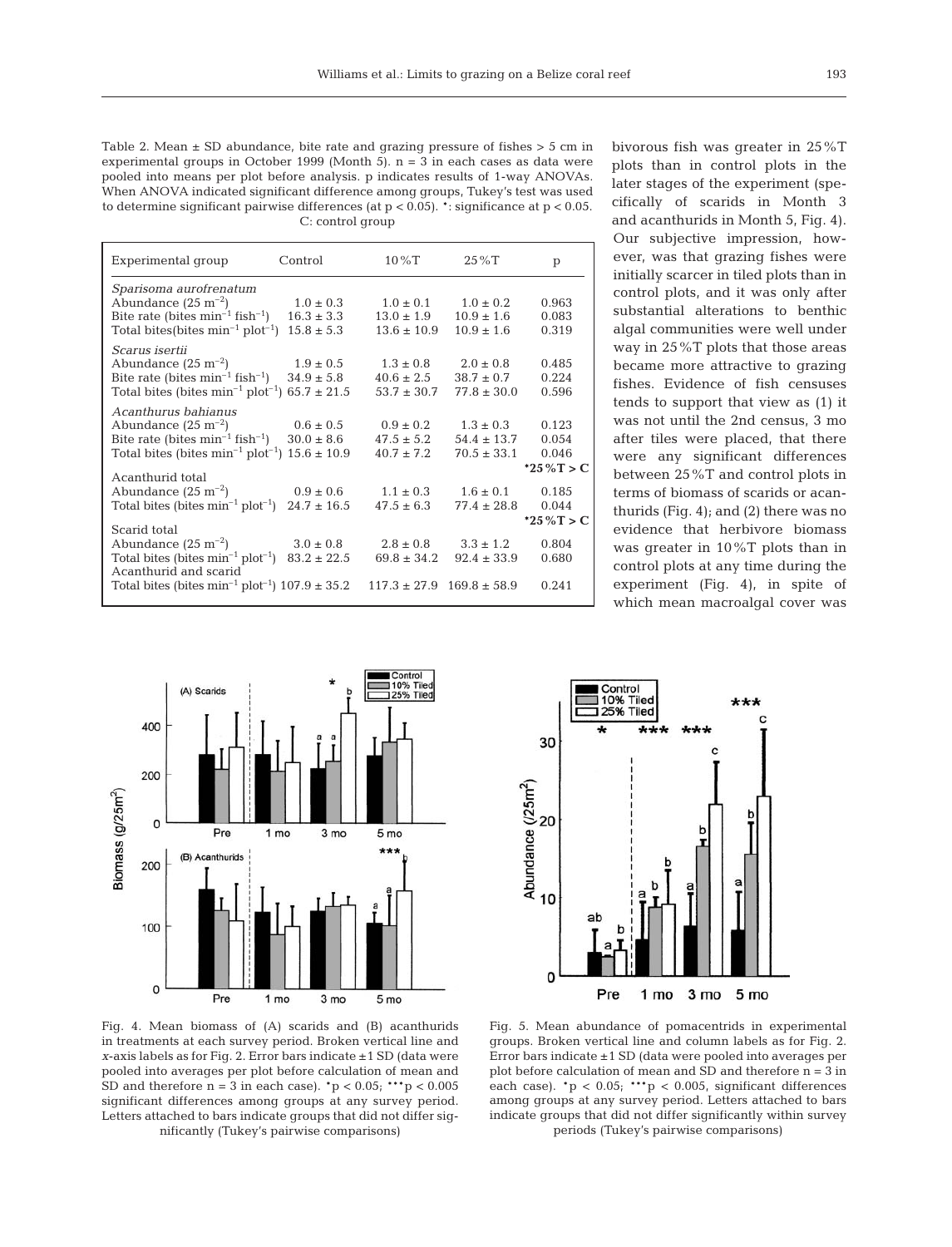significantly lower in 10%T plots (28.7%) than in control plots (38.0%) over the last 3 mo of the experiment (Fig. 3). Grazing surveys were conducted in Month 5 (October 1999) by which time differences among groups in the functional composition of benthic algal communities were well established. In spite of those differences, scarid feeding rate (bites  $min^{-1}$ fish<sup>-1</sup>) and total grazing pressure in plots (bites  $min^{-1}$  $plot^{-1}$ ) did not differ among experimental groups (Table 2), suggesting that placing tiles within plots had little impact on the grazing behaviour of scarids. In contrast, feeding rate and grazing pressure of the dominant acanthurid, the ocean surgeonfish *Acanthurus bahianus*, were significantly higher in 25%T than in control plots (Table 2). We assume that this was a response to improved grazing conditions in plots with comparatively low macroalgal cover (McClanahan et al. 1999b) rather than being a significant cause of macroalgal declines in the first place.

Placing tiles within plots led to a 3- to 4-fold increase in density of the pomacentrid *Stegastes partitus* (Fig. 5). This was probably a response to the large number of small hiding places under tiles that were not completely flush with the reef substrate. De Ruyter van Steveninck (1984) found no difference in terms of biomass or diversity between algal communities inside and outside of *S. partitus* territories, and similarly we think it unlikely that they had a large impact on benthic algae in plots. The impact of grazing by *S. partitus* was probably negligible as, even after local increases in density, they comprised a very small proportion of total herbivore biomass  $(5\%)$  and in any case they appeared to feed predominantly on pelagic rather than benthic algae (I. D. Williams pers. obs., Emery 1973, Nemeth 1998). If anything, the effect of increases in pomacentrid density would be to reduce grazing intensity within tiled plots as territorial defence might deter grazing by other herbivorous fishes. However, we believe that the effects of territorial defence were probably not substantial as *S. partitus* is a small pomacentrid and only appeared to defend territories against juvenile scarids and acanthurids. Even then, actual charges or attacks were rare and, generally, attacked fishes moved only a short distance away and rapidly resumed feeding (I. D. Williams pers. obs.).

For practical reasons, the spatial and temporal scale of the experiment were rather small (i.e.,  $5 \times 5$  m plots monitored for 5 mo at 1 location) and the experiment took no account of any of the longer-term changes that might follow alterations in coral and algal community structure. In particular, it is not clear from this experiment what the likely longer-term effects on herbivorous fish populations and therefore grazing potential would be. The likelihood though is that rising coral cover would be accompanied by increased 3-dimensional complexity of reef structure, which in turn would probably increase the reef's capacity to support large and diverse herbivorous fish population (Risk 1973, Roberts & Ormond 1987, Szmant 1997). Therefore, a degree of caution should be applied when extrapolating the results of this study to the wider problem of macroalgal overgrowth of Caribbean reefs. Nevertheless, these results do provide support for the concept of an upper threshold of substratum that can be cropped down by herbivorous fishes on reefs at this depth and are consistent with our large-scale correlative work (Williams & Polunin 2001).

Clearly, the concept of an upper threshold to grazing by herbivorous fishes that is implied by the model (Fig. 1) is a simplistic one. It is not our intention to imply that there are rigidly fixed or precisely predictable limits to grazing by herbivorous fishes on Caribbean reefs at this depth. In fact, the considerable short-term variability in the functional composition of benthic algal communities even in unmanipulated plots clearly argues against the idea of a fixed threshold (e.g., mean cover of cropped substrata in control plots varied between 46 and 68% over the 6 mo of the experiment, Fig. 2). We attribute that short-term variability to seasonal differences in algal growth rates, grazing rates, and the amount of scouring or other inhibition of algae during stormy weather (Aronson et al. 1994, Rogers et al. 1997). Among widely separated reefs and over extended time periods, there would inevitably be large differences in other factors affecting algal growth and succession such as sediment regime (McClanahan 1997) and nutrient supply (Cronin & Hay 1996), and in the carrying capacity and population structure of herbivorous fishes, driven by variability in factors such as microhabitat availability (Tolimieri 1998) and reef structural complexity (Risk 1973, Roberts & Ormond 1987). However, a reasonable broad generalisation is that the amount of substratum occupied by algae on high coral-cover reefs is within the range that can be cropped down by existing populations of herbivorous fishes, but, as coral cover is lost and replaced by algae on degrading reefs, and in the continuing absence of *Diadema*, then at some point the amount of substratum occupied by algae will probably overwhelm the ability of resident herbivorous fishes to crop it down. In such circumstances, stands of macroalgae can be expected to develop and tend to persist, perhaps further reinforcing the shift towards macroalgal domination by overgrowing corals and substratum and thereby adversely affecting growth, fecundity, and recruitment of corals (Tanner 1995, Hughes 1996).

The inability of herbivorous fishes to crop down the large amount of substratum occupied by algae on lowcover reefs raises the question of how important the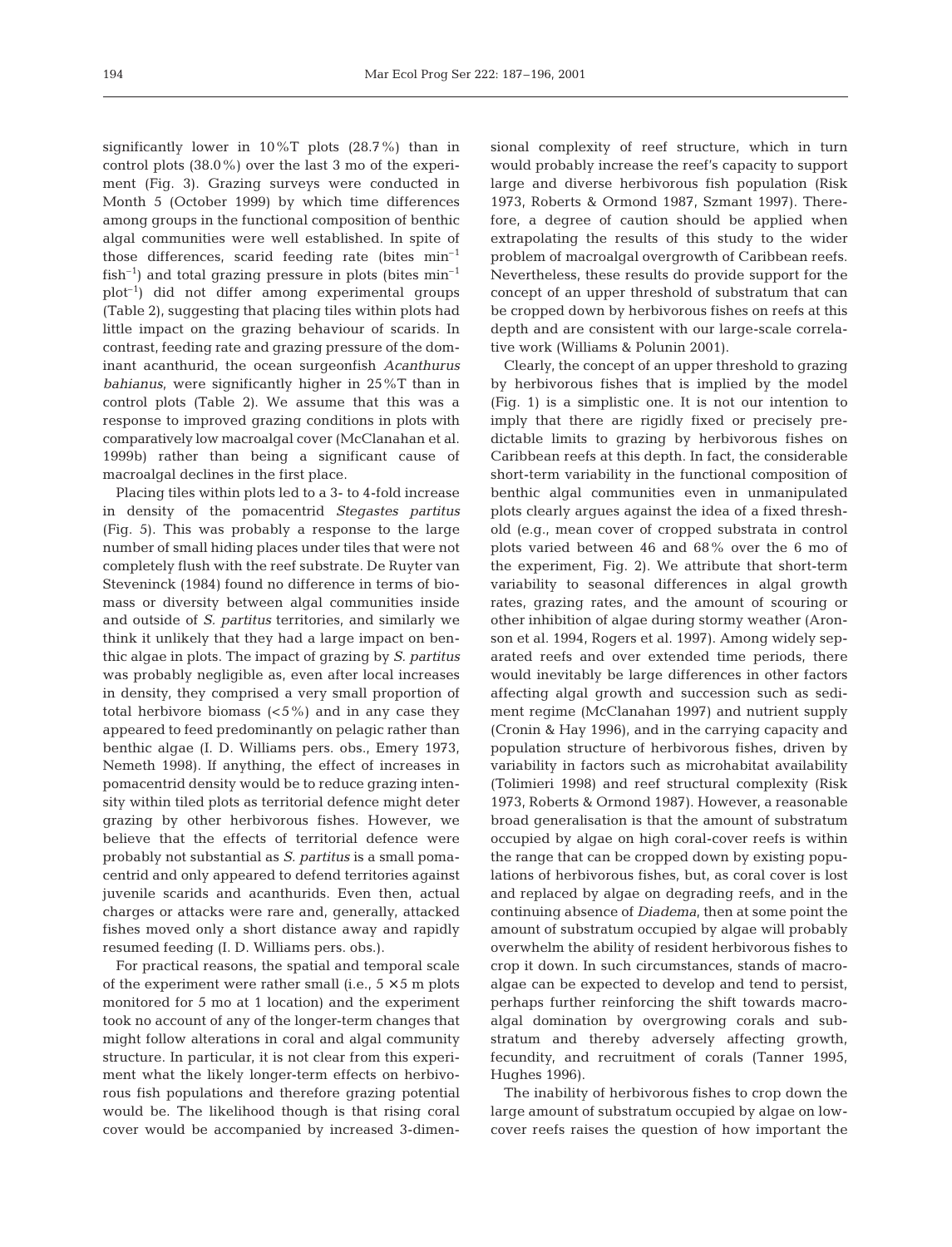loss of *Diadema* has generally been on reefs at this depth. Even before the *Diadema* die-off, urchin densities were ordinarily rather low on mid-depth and deeper reefs, certainly much lower than in shallow water (Lewis & Wainwright 1985, de Ruyter van Steveninck & Breeman 1987, Morrison 1988, Jackson 1991). Nevertheless, urchin grazing apparently played an important role in preventing establishment of macroalgae on mid-depth reefs in at least some locations. For example, Liddel & Ohlhorst (1992) reported *Diadema* density in August 1982 of 6.4 m–2 on a 15 m deep forereef site in Discovery Bay, Jamaica. Two years later (after the die-off) urchins were absent at this depth, and mean macroalgal cover had increased from 20.5% to 56.9%. *Diadema* were evidently also present even on some lightly fished deeper reefs; for example, de Ruyter van Steveninck & Breeman (1987) reported that before the mass mortality event *Diadema* were 'abundant' at 12 m deep and 'present' down to 30 m on 1 of their study reefs in Curaçao. After the loss of *Diadema* grazing from these deeper reefs, the abundance of the macroalga *Lobophora* increased from 'present' to 'patchy'. Conceivably, therefore, urchins might generally have been important grazers on mid-depth reefs with low coral cover.

It should also be noted that the results of this study, from a 12 m deep site, and our large-scale correlative work, based on a number of 12 to 15 m deep reefs (Williams & Polunin 2001), are not directly generalisable to reefs at other depths. On Caribbean reefs, grazer densities tend to be greatest in shallow water and decline with depth (Hay 1981, Hay et al. 1983, de Ruyter van Steveninck & Breeman 1987, Morrison 1988), and, therefore, although that may be offset to some extent by greater algal productivity in shallow water (Hay et al. 1983), the likelihood is that herbivore populations in shallower water would generally be able to crop down larger amounts of substratum. Certainly, in some circumstances, grazing by herbivorous fish alone can be sufficient to virtually exclude macroalgae from shallow reefs with very low coral cover (Lewis 1986, Bruggemann et al. 1994).

The few published studies of mid-depth Caribbean reefs from the early 1980s and before generally report coral cover to be 30 to 60% (Dustan & Halas 1987, Liddel & Ohlhorst 1992, Porter & Meier 1992). More recent reports indicate that coral cover is now typically 20% or less on Caribbean reefs at this depth (Aronson et al. 1994, Rogers et al. 1997, Williams & Polunin 2001). It is therefore at least plausible that declining coral cover has widely contributed to rises in macroalgal domination, at least on mid-depth reefs, and similarly that any future increases in coral cover would tend to reverse such rises in macroalgal cover.

*Acknowledgements.* Logistic support and permission to undertake the work were provided by Miguel Alamilla (Hol Chan Marine Reserve, Belize) and James Azueta (Department of Fisheries, Belize). James Guest, Ineke Wesseling, Mark Reynolds, and Kim Last assisted substantially with field work. We are particularly grateful for the assistance of the owners and staff of Amigos Del Mar dive shop in San Pedro, Belize.

#### LITERATURE CITED

- Aronson RB, Precht WF (1997) Stasis, biological disturbance, and community structure of a Holocene coral reef. Paleobiology 23:326–346
- Aronson RB, Precht WF (2000a) Herbivory and algal dynamics on the coral reef at Discovery Bay, Jamaica. Limnol Oceanogr 45:251–255
- Aronson RB, Precht WF (2000b) White band disease and the changing face of Caribbean coral reefs. Hydrobiologia (in press)
- Aronson RB, Edmunds PJ, Precht WF, Swanson DW, Levitan DR (1994) Large-scale, long-term monitoring of Caribbean coral reefs: simple, quick, inexpensive techniques. Atoll Res Bull 421:19
- Aronson RB, Precht WF, Macintyre IG, Murdoch TJT, Edmunds PJ, Swanson DW, Levitan DR (2000) Ecosystems —coral bleach-out in Belize. Nature 405:36–36
- Bohnsack JA, Harper DE (1988) Length-weight relationships of selected marine fishes from the southeastern United States and the Caribbean. NOAA technical report NMFS-SEFC, 215. National Oceanic and Atmospheric Administration, Washington, p 31
- Bruggemann JH, van Oppen MJH, Breeman AM (1994) Foraging by the stoplight parrotfish *Sparisoma viride*. I. Food selection in different socially determined habitats. Mar Ecol Prog Ser 106:41–55
- Carpenter RC (1990) Mass mortality of *Diadema antillarum*. I. Long-term effects on sea urchin population-dynamics and coral reef algal communities. Mar Biol 104:67–77
- Connell JH (1997) Disturbance and recovery of coral assemblages. Coral Reefs 16:S101–113
- Cronin G, Hay ME (1996) Effects of light and nutrient availability on the growth, secondary chemistry, and resistance to herbivory of two brown seaweeds. Oikos 77: 93–106
- de Ruyter van Steveninck ED (1984) The composition of algal vegetation in and outside damselfish territories on a Florida reef. Aquat Bot 20:11–19
- de Ruyter van Steveninck ED, Breeman AM (1987) Deep water vegetations of *Lobophora variegata* (Phaeophyceae) in the coral reef of Curaçao: population dynamics in relation to mass mortality of the sea-urchin *Diadema antillarum*. Mar Ecol Prog Ser 36:81–90
- Doherty PJ, Williams DM (1988) The replenishment of coral reef fish populations. Oceanogr Mar Biol Annu Rev 26: 487–551
- Dustan P, Halas JC (1987) Changes in the reef-coral community of Carysfort Reef, Key Largo, Florida —1974 to 1982. Coral Reefs 6:91–106
- Emery AR (1973) Comparative ecology and functional osteology of fourteen species of damselfish (Pisces: Pomacentridae) at Alligator Reef, Florida Keys. Bull Mar Sci 23: 649–770
- Hay ME (1981) Spatial patterns of grazing intensity on a Caribbean barrier reef: herbivory and algal distribution. Aquat Bot 11:97–109
- Hay ME, Colurn T, Downing D (1983) Spatial and temporal